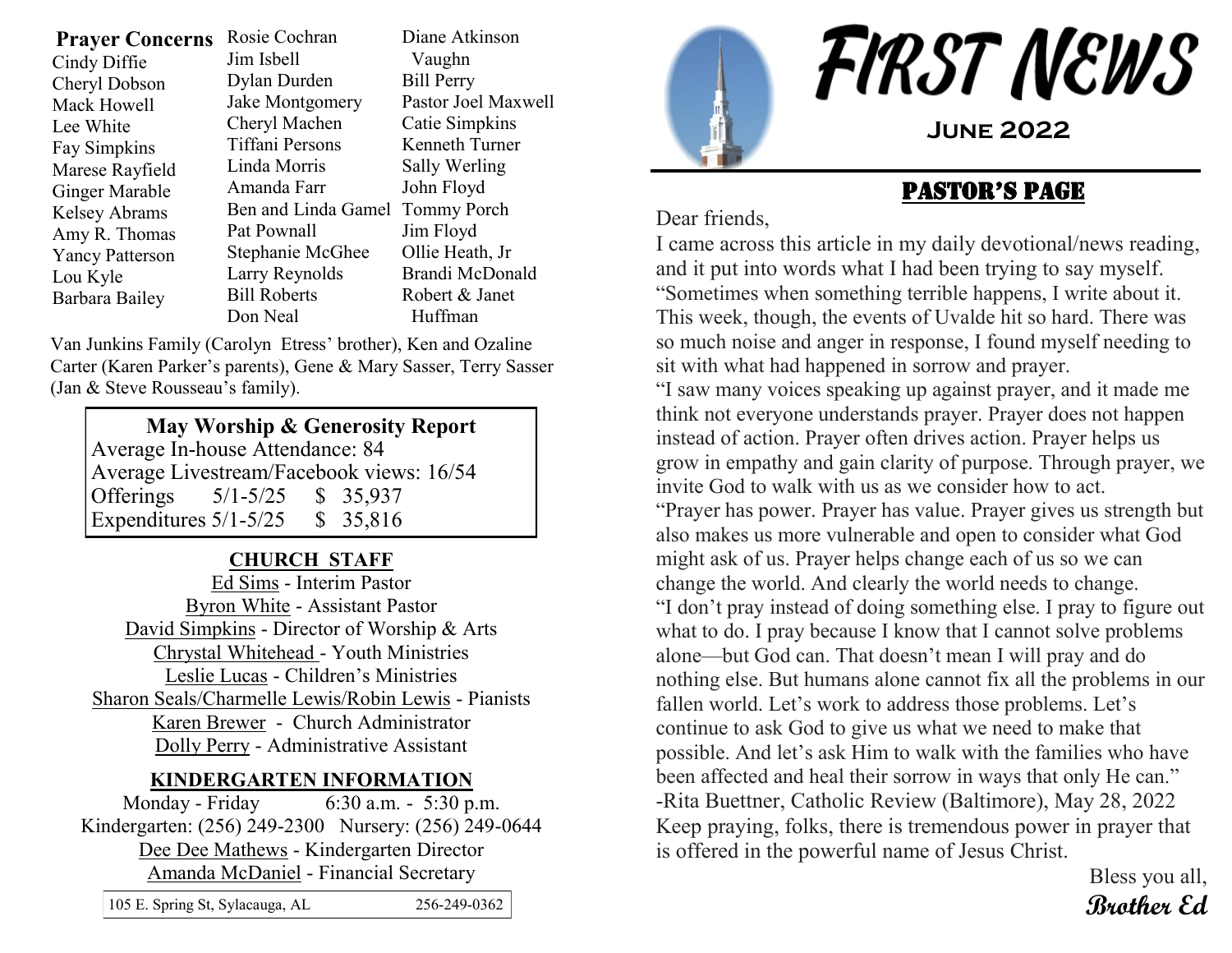# Worship & Arts!!!

Summertime is a great time to rest! It's also a great time to dream! Over the next few weeks, we will be taking time to slow down, breathe and listen for the Lord to give us direction. We will also be assessing where we are in worship ministry, and determining where we need to go. We are excited about having Andy Curtis joining us next month as our Senior Pastor! And we know that with his vision, and with the guidance of the Holy Spirit, FUMC worship ministry will find new and exciting paths! Of course, our goal is always to help inspire and encourage the spiritual life of our church family through our worship offerings! So, with these things in mind, consider these questions with regard to our worship services:

*\*What do you LOVE about FUMC worship?* 

*\*What do you wish we would do MORE of during worship?* 

*\*What do you wish we would do LESS of during worship?* 

*\*What is keeping YOU from becoming more involved in worship? \*Is there a DREAM you have for ministry that we can help you connect with?* 

\*\*Please email your thoughts to david@firstmethodistchurch.com. We love emails! If you have any thoughts about these things, please share them with us. Your ideas can help us steer what we do toward a more meaningful and inspiring worship experience for our entire church! Have a great month of JUNE!!

> Love of Christ Be With You! *David Simpkins, Director of Worship & Arts*

## Kindergarten/Day Care News

#### THANK YOU, BYRON WHITE!

When I think of someone who truly shines with the love of God, I think of Byron White. I have known Byron for the past few years as someone who is ALWAYS willing to help – with anything. If the kindergarten ever needed someone to lead prayer for our programs, Byron was there. Byron's prayers were felt. He is a little funny, a little quirky (in a good way) and a huge Christian. He was there when my family needed him. I know he will be there for me if he leaves First Methodist. Much love to you Byron and many thanks for all you have done for all of us!

*Dee Dee Mathews, Director*

#### **~ SPECIAL GIFTS TO THE CHURCH ~**  $\sim$  May  $\sim$

**In Memory of Connie Wright** by Second Mile Class, First Methodist Kindergarten, Jim & Joyce Snowden, Jim & Kay Nail, Sammy & Bebe Andrews. **In Memory of Ruth A. Gooch** by Dr. John Gooch. **In Memory of John Brown** by Sammy & Bebe Andrews, Connie Farr, Mr. & Mrs. Raymond Styres. **In Memory of Edna Lusk** by Harry Brown, Jr.

We wish to welcome Marshall and Jordan Hartzog who joined the church and on May 1!

Bring your smiles to church and get your family photo made! We are missing some folks from the "Fall 2021 Edition" of our pictorial directory. Suzanne Scivley will be taking photos before and after church to update it. If you can't make it this week, there will be a few more Sundays before we release the "Summer 2022" edition. See you Sunday!

#### **MEALS ON WHEELS**

A valuable ministry provided by our church is delivering meals to local residents in Sylacauga. Most volunteers deliver meals for one hour once a month. We would like to thank SAFE, Earl Lewis, Nancy Prince, DC & Suzanne Scivley, Joe & Willie Harris, Bob & Janet Huffman, Marvin & Ann Marie Pipkin, Kay Nail, Clarene Jackson, Averiett Wesson, Mickey & Sandra Morton, Byron & Helen White, Don & Bonita Powell, Claude & Theresa Williams, Danny & Lecia White, Laura Brown, Carole Bailey, Cindy Patton, Judy Jones and Carol Ann Hawkins. The second Monday of each month is available. If you would like to be a part of this program, contact the church office.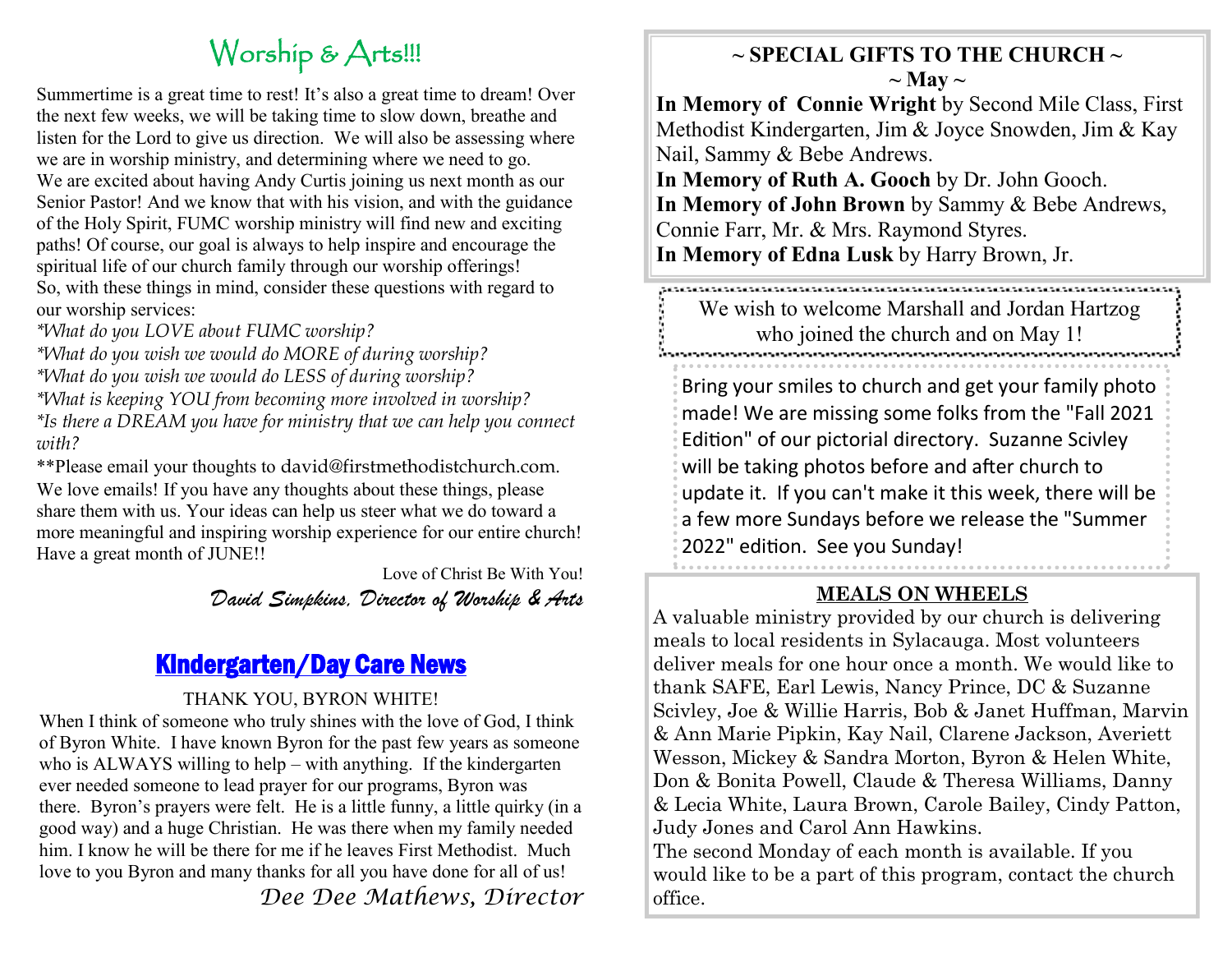# **Church Announcements**

- If you would like a hard copy of one of Brother Ed's sermons, please contact the church office.
- $\bullet$  If you would like to help with the children or youth, contact Leslie or Chrystal.

We have been blessed to have **Byron White** serve as our assistant pastor for over 15 years. Byron has decided to retire. June  $5<sup>th</sup>$  will be his last Sunday with us. The Staff-Parish Relations Committee and Administrative Board invite you to honor and thank Byron for his time in service to our church. There will be a light lunch following the 10:00 service in the bride's room. The church office is receiving cards and gifts for Byron or you may bring them to the reception. Thank you for helping us honor one who has given so much in service to our church and congregation!

### **ALTAR & NARTHEX FLOWERS**

**June 5th - ALTAR FLOWERS** in the Sanctuary are presented to the glory of God and in loving memory of **Mr. & Mrs. Paul (Gladys) Brown** by Paul & Mary, Tartt & Leigh, Austin, Daniel and Christopher. **June 12th - ALTAR FLOWERS** in the Sanctuary are presented to the glory of God and in loving memory of **Cam Menzies** by Mr. & Mrs. Nick Menzies, Shelly, Jill, Brian, Michael, Olivia, Camille, and Janzten. **June 19th - ALTAR FLOWERS** in the Sanctuary are presented to the glory of God and in loving memory of **Dr. William R. Gammon on the occasion of Father's Day** with so much love from his daughter, Debbi. **June 26th - ALTAR FLOWERS** in the Sanctuary are presented to the glory of God and in loving memory of **Kevin Rex McAdam** by Rex & Linda McAdam, Tim, Kimberly, Kevin, Cade, and Kailee Williams.

## Youth News

#### **Congratulations - High School Graduates**



Taylor Allen Katlyn Boozer Camden Faircloth Alexandra Franks Brodie Hawkins Hudson Hodges Hayden Hope Robert Hughes Lani Johns Graycie Phurrough Bevin Walker Tank Wright



To join Remind and get up-to-date information, take out your phone and text @sfumyf to 81010.

Chrystal Whitehead, Director of Youth Ministries

# Children's News



Mark your calendars for **Vacation Bible School**! It will be July 18th, 19th and 20th from 5:30-7:30 pm. Be sure to see Leslie to volunteer to help!

Leslie Lucas, Director of Children's Ministries